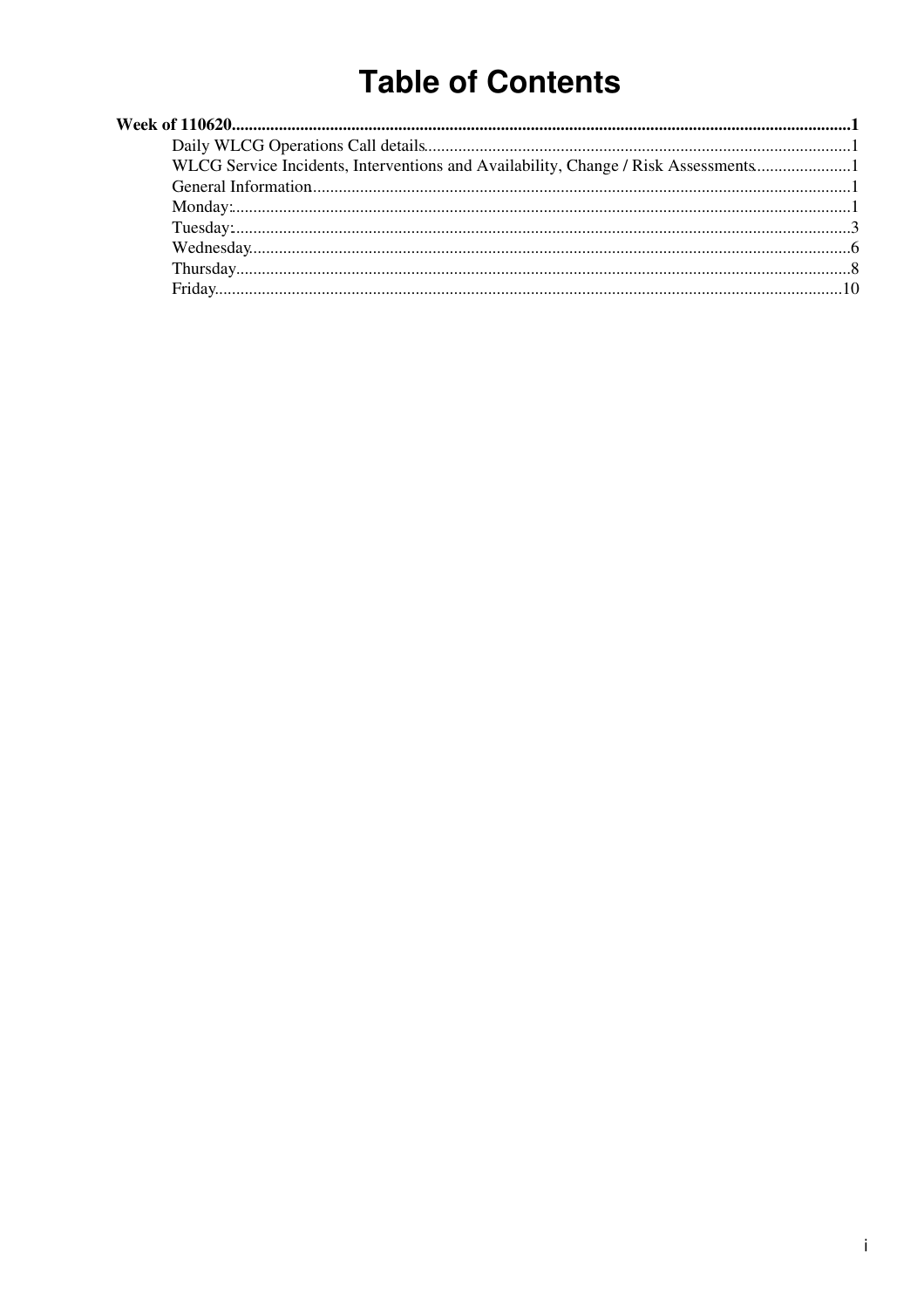# <span id="page-1-0"></span>**Week of 110620**

## <span id="page-1-1"></span>**Daily WLCG Operations Call details**

To join the call, at 15.00 CE(S)T Monday to Friday inclusive (in CERN 513 R-068) do one of the following:

- 1. Dial +41227676000 (Main) and enter access code 0119168, or
- 2. To have the system call you, click [here](https://audioconf.cern.ch/call/0119168) $\Phi$
- 3. The scod rota for the next few weeks is at [ScodRota](https://twiki.cern.ch/twiki/bin/view/LCG/ScodRota)

### <span id="page-1-2"></span>**WLCG Service Incidents, Interventions and Availability, Change / Risk Assessments**

| <b>VO Summaries of Site Usability</b> |       |     | <b>SIRs, Open Issues &amp; Broadcasts</b> | <b>Change</b><br>assessments |                     |                          |             |
|---------------------------------------|-------|-----|-------------------------------------------|------------------------------|---------------------|--------------------------|-------------|
| ALICE                                 | ATLAS | CMS | LHCb☞                                     | <b>WLCG</b> Service          | <b>WLCG</b> Service | <b>BroadcastCASTOR</b>   |             |
|                                       |       |     |                                           | <b>Incident Reports</b>      | Open Issues         | $\archive\vec{z}$ Change |             |
|                                       |       |     |                                           |                              |                     |                          | Assessments |

### <span id="page-1-3"></span>**General Information**

|                      | <b>General Information</b>    | <b>GGUS</b><br><b>Information</b> | <b>LHC</b> Machine<br><b>Information</b> |                 |                                |
|----------------------|-------------------------------|-----------------------------------|------------------------------------------|-----------------|--------------------------------|
| <b>CERNIT</b>        | M/W                           | <b>WLCG</b>                       | <b>WLCG</b>                              | GgusInformation | Sharepoint site $\mathbb{Z}$ - |
| status               | <b>PPSCoordinationWorkLog</b> | <b>Baseline</b>                   | Blogs                                    |                 | Cooldown Status <sup>®</sup> - |
| board $\blacksquare$ |                               | <b>Versions</b>                   |                                          |                 | News                           |

## <span id="page-1-4"></span>**Monday:**

Attendance: local (AndreaV, Ken, Lukasz, Dan, Gavin, Guido, Massimo, Luca, Lola, Raja, Dirk); remote (Weijen, Michael, Jon, Gonzalo, Tiju, Xavier, Ron, Rolf, Daniele, Christian, Kyle).

Experiments round table:

- ATLAS [reports](https://twiki.cern.ch/twiki/bin/view/Atlas/ADCOperationsDailyReports)  •
	- ◆ T0/CERN
		- Sunday night at 2am: FTS errors when exporting from CERN SE nodes in ◊ CERN-PROD\_DATADISK: "globus\_xio: System error in connect" (source), "Request timeout due to internal error" (destination). Problem disappeared after a very few hours (no GGUS ticket)
		- ♦ unavailability of the dashboard SAM test page [\(Savannah #83420](http://savannah.cern.ch/bugs/?83420)); "The server of Dashboard virtual mchines had a problem over weekend". Rebooted in the morning
	- reminding 2 interventions this week: ♦
		- $\Diamond$  today 3pm: replacement of a fibre channel between ATONR and ATLR databases ([IT](http://it-support-servicestatus.web.cern.ch/it-support-servicestatus/110620-ATLAS.htm) [announcement](http://it-support-servicestatus.web.cern.ch/it-support-servicestatus/110620-ATLAS.htm)  $\mathbb{Z}$ ). [Luca: the intervention already took place this morning at 11am as requested by the ATLAS online experts.]
		- ◊ wednesday 2pm: enable the Transfer Manager replacing the [LSF](https://twiki.cern.ch/twiki/bin/view/LCG/LSF) scheduler on castorcernt3 (affecting ATLAS and CMS local pools), down for 2h [\(IT](http://it-support-servicestatus.web.cern.ch/it-support-servicestatus/ScheduledInterventionsArchive/110622-CASTORATLAST3-Transfer-Manager.htm) [announcement](http://it-support-servicestatus.web.cern.ch/it-support-servicestatus/ScheduledInterventionsArchive/110622-CASTORATLAST3-Transfer-Manager.htm)  $\vec{r}$ )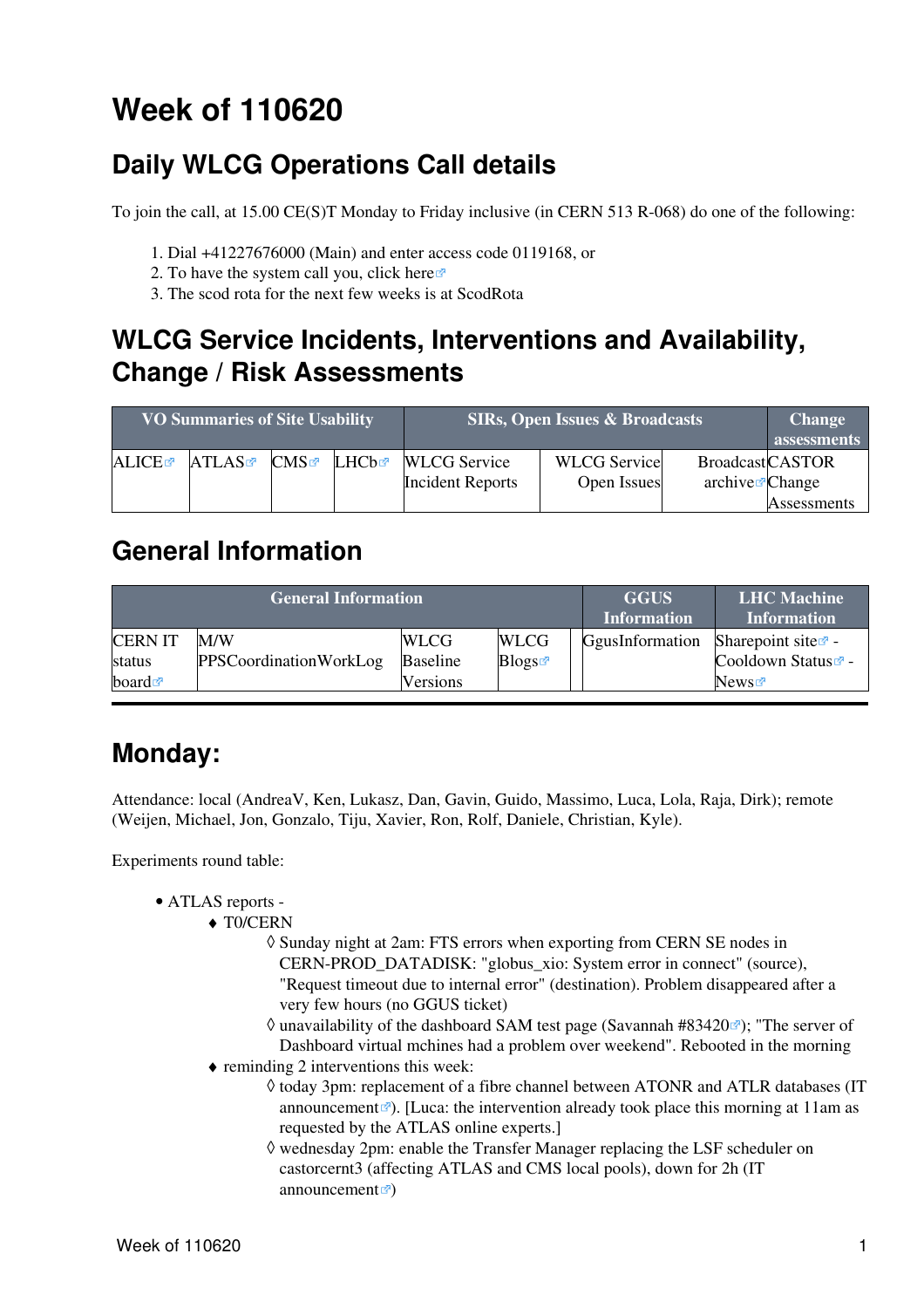$\triangleleft$  T<sub>1</sub>

◊ still open issue with FZK-LCG2\_ATLASMCTAPE [\(GGUS 71466](https://ggus.eu/ws/ticket_info.php?ticket=71466)ø): buffer added to have more space, migration during the week end ran well, only one pool has a still rather large queue

- CMS [reports](https://twiki.cern.ch/twiki/bin/view/CMS/FacOps_WLCGdailyreports) -
	- LHC / CMS detector ♦
		- ◊ Very little data since the last meeting.
	- CERN / central services ♦
		- CERN-PROD disappeared from the BDII on Sunday. Not clear that there was any ◊ impact on operations, but we would like to know how this happened. [Ke: see [GGUS:71679](https://ggus.eu/ws/ticket_info.php?ticket=71679) . Gavin: one BDII server got stuck, Ricardo will investigate with the BDII expert when he is back.]
		- $\Diamond$  [This link](http://cms-critical-services.cern.ch/)<sup> $\sigma$ </sup>, which shifters use to monitor the state of critical grid services, became unavailable over Saturday night. Sent a Savannah ticket to Dashboard on Sunday morning, but was not answered until Monday morning, at least in part because relevant person wasn't listed in the Savannah dashboard team. System was recovered reasonably quickly after that.
	- ◆ Tier-0 / CAF

Large number of CAF pending jobs over past few days, but working our way through ◊ them.

◆ Tier-1

◊ No news.

◆ Tier-2

◊ MC production and analysis in progress.

AOB ♦

◊ Oliver Gutsche starts as CRC tomorrow.

- ALICE [reports](http://alien2.cern.ch/index.php?option=com_content&view=article&id=75&Itemid=129)<sup>2</sup>
	- ◆ TO site

During the weekend some users complain about the [AliRoot](https://twiki.cern.ch/twiki/bin/edit/LCG/AliRoot?topicparent=LCG.WLCGDailyMeetingsWeek110620;nowysiwyg=1) versions in CAF. An ◊ update was needed and last night everything was back to normal

◆ T1 sites

© CNAF : [GGUS:71401](https://ggus.eu/ws/ticket_info.php?ticket=71401) <sup>®</sup>. There are many JAs not converting into jobs. Moreover there are many jobs with CPU/Wall < 20%. Tracing some of the jobs it was found that there were [AliRoot](https://twiki.cern.ch/twiki/bin/edit/LCG/AliRoot?topicparent=LCG.WLCGDailyMeetingsWeek110620;nowysiwyg=1) processes hanging. ROOT experts have been involved. Under investigation. [Andrea: is this the same issue reported last week with poor CPU efficiency? Lola: yes.]

- ◊ [IN2P3:](https://twiki.cern.ch/twiki/bin/view/LCG/IN2P3) trying out torrent software installation at the site [Lola: this is to test torrent instead of AFS]
- ◆ T2 sites

◊ Usual operations

- LHCb [reports](https://twiki.cern.ch/twiki/bin/view/LHCb/ProductionOperationsWLCGdailyReports) -
	- Experiment activities: ◊ ♦
		- Problem with one DIRAC central service running out of space this early ⋅ morning.
		- New GGUS (or RT) tickets: ◊
			- $\cdot$  T $0$ <sup>.</sup> 0
			- $\cdot$  T1: 0
			- $\cdot$  T<sub>2</sub> $\cdot$  0
		- ◊ Issues at the sites and services:
			- $\cdot$  T<sub>0</sub>
				- CERN: Investigation on going on the low number of [LSF](https://twiki.cern.ch/twiki/bin/view/LCG/LSF) job slots.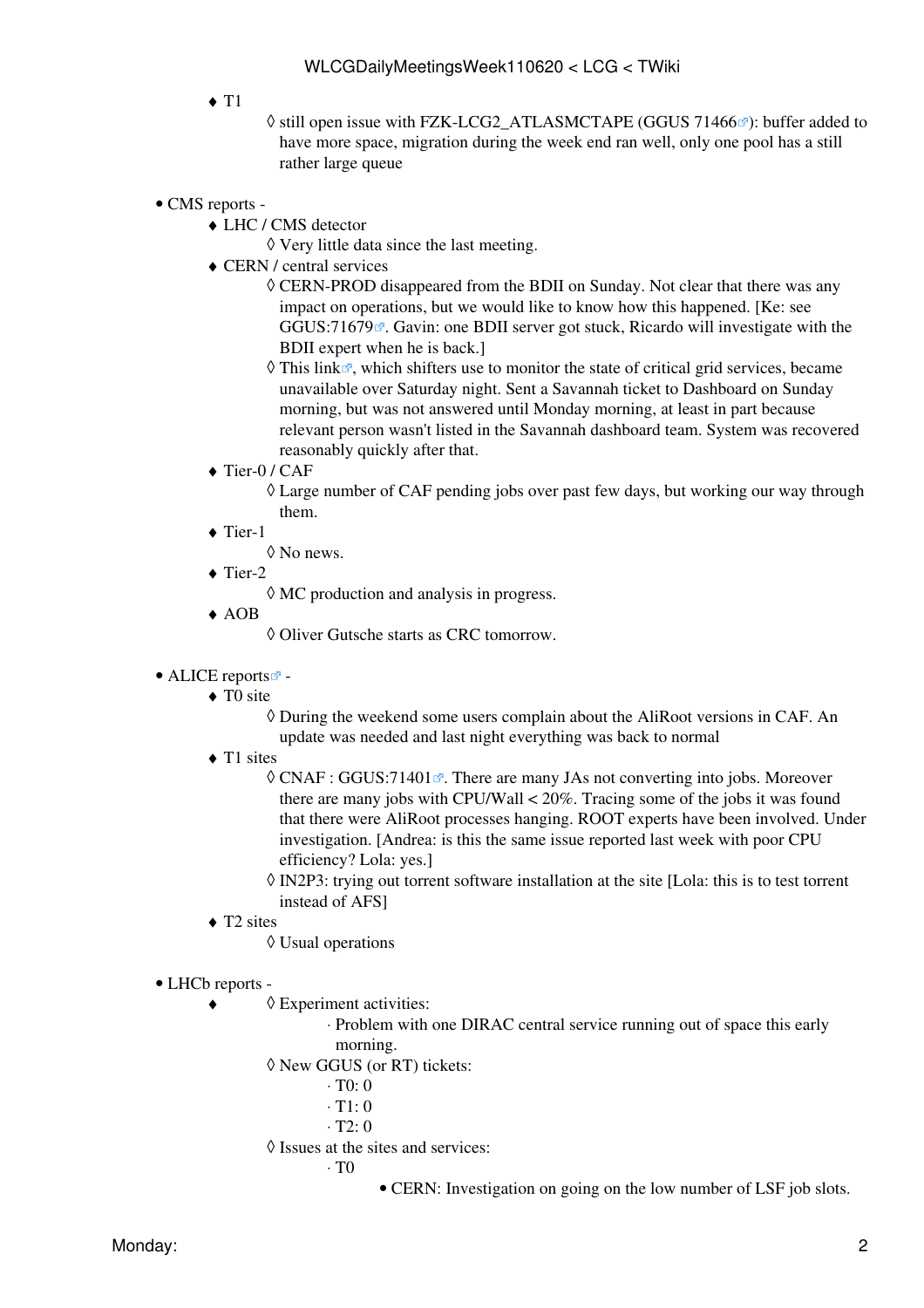GGUS:71608<sup> $\alpha$ </sup>. Problem seems to have been understood and pinned down to the algorithms used by [LSF](https://twiki.cern.ch/twiki/bin/view/LCG/LSF) for shares.

 $\cdot$  T<sub>1</sub>

• GRIDKA: [GGUS:71572](https://ggus.eu/ws/ticket_info.php?ticket=71572)<sup>®</sup>. Ticket escalated to ALARM as SRM became completely unresponsive and the site unusable. [Xavier: the SRM service died on Sat afternoon because the /var partition was full. After some cleanup the service was restarted this morning. The problem was due to high load and to a suboptimal setup for LHCb, will meet next week with LHCb experts to follow up.

Sites / Services round table:

- ASGC: sheduled downtime for UPS intervention on Tue from 2 to 10am UTC
- BNL: ntr
- FNAL: ntr
- PIC: ntr
- [RAL:](https://twiki.cern.ch/twiki/bin/view/LCG/RAL) no problems to report; tomorrow no one will connect because of a meeting
- KIT: nta
- $\bullet$  NLT1: ntr
- [IN2P3:](https://twiki.cern.ch/twiki/bin/view/LCG/IN2P3) problems with top BDII on Saturday; both servers crashed (while heavily swapping) and had to be rebooted several times; updated to the last version of BDII and will add some RAM
- CNAF: ntr
- NDGF: short downtime tomorrow to diagnose a problem with RAID controllers
- OSG: ntr
- Grid services (Gavin)
	- Please migrate the whole node scheduling tests to the new [CREAM](https://twiki.cern.ch/twiki/bin/view/LCG/CREAM) CE: creamtest001. The ♦ test CE lx7835 will be retired this week.
	- ♦ ATLAS are still using ce201 and ce202 (in drain and dure to be retired).
- Dashboard services (Lukasz)
	- ♦ Memory leak problems on dashboard12 (with virtual machines)
	- ♦ Monalisa server that checks dashboard was down
	- Problem also with ATLAS monitoring dues to one stored procedure that was slow (slower ♦ against the production DB than it was against the integration DB). [Luca: this is the LCGR production DB for all LCG dashboards].
- Storage services (Massimo/Dirk)
	- Upgrade of public Castor this morning, seeing problems with authentication that were not ♦ seen on CERN T3, could ATLAS and CMS have a look if anything changed?
	- A workaround (KRB5RCACHETYPE=none) was applied on the xrootd redirector on Friday ♦ to solve hangs in user jobs seen by ATLAS after upgrading to ROOT 5.28 with the fix for the KDC high load issue. [Summary by Andrea for the minutes of several other discussion threads:in other words the upgrade to ROOT 5.28 was necessary and reduced the load on the KDC, but it was not alone enough as these user job hangs started to appear; the workaround seems to work fine (no user job hangs with ROOT 5.28) and maybe is also useful in itself to reduce the high load (even with ROOT 5.26); this is essentially a workaround for the Kerberos 1.6 bug that still affects SLC5].

 $AOR: none$ 

### <span id="page-3-0"></span>**Tuesday:**

Attendance: local(Alessandro, Dan, Gavin, Jacek, Julia, Maarten, Maria D, Massimo, Nilo, Oliver, Raja, Steve);remote(Christian, Felix, Gonzalo, Jon, Karen, Kyle, Michael, Rolf, Ronald, Xavier).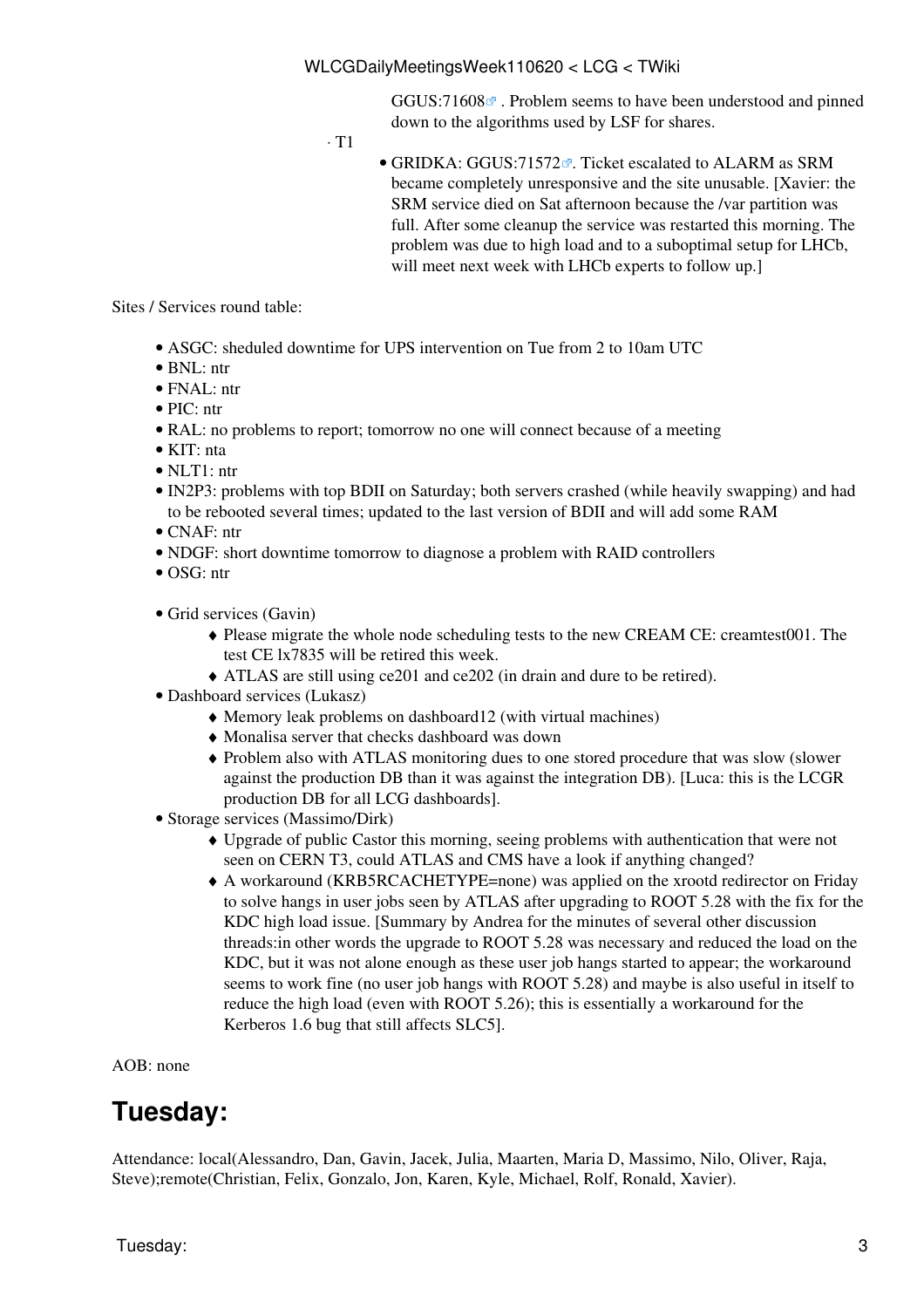Experiments round table:

- ATLAS [reports](https://twiki.cern.ch/twiki/bin/view/Atlas/ADCOperationsDailyReports)  •
	- ◆ T0/CERN:
		- Follow up from yesterday: the panda queues for CERN ce201 and ce202 have been ◊ turned off.
		- Outage yesterday at CERN to upgrade CASTORPUBLIC to 2.1.11 was declared to ◊ affect the SRM endpoints dedicated to Atlas. AGIS therefore blacklisted CERN DDM endpoints (which wasn't strictly necessary). The reason for declaring Atlas affected endpoints is understood (for WLCG availability), but this should be addressed so as not to trigger Atlas blacklisting of unaffected endpoints.
			- ⋅ Massimo: a low-priority issue, probably followed up in autumn
			- ⋅ Alessandro: meanwhile we will handle this better on the ATLAS side
		- © [GGUS:71715](https://ggus.eu/ws/ticket_info.php?ticket=71715) <sup>®</sup> CERN FTS failures blocking the T0 export starting around 14:10 UTC, ticket sent around 5pm CERN time (upgraded to alarm in the evening for accounting reasons). CERN IT responded quickly -- was found to be related to an FTS db cleanup procedure that has been ongoing for 2 weeks. Cleanup was stopped in the evening, around 9:30pm (CERN) but transfer failures happened again occasionally overnight. Tuesday morning things look fine.
			- ⋅ Alessandro/Dan: SNOW updates to/from GGUS created a new alarm?
			- Maria D: no new alarm was created, just the one when the ticket was ⋅ upgraded from team to alarm
				- Maria D actually had explained this in an update of the ticket, but she put the comment into the *internal* diary, which is not visible for everyone!
			- ⋅ Maarten: 2nd level support only processed and routed the ticket this morning
			- Alessandro: the ticket history has some strange entries, which does not look ⋅ optimal
			- ⋅ all: to be sorted out offline
		- ATLAS experiences performance degradation of WLCG DB, which serves ◊ Dashboard applications (DDM dashboard, Historical views). CERN IT DBAs are investigating. DDM Dashboard had performance problems after migration of the job monitoring Dashboard to the production server. On the 8th of June the DDM Dashboard was moved to a different server from the one used by job monitoring Dashboard and since then the performance improved.
			- Julia: on May 24 the application was moved from the integration to the ⋅ production DB and performance problems started; on June 8 it was moved to a less loaded node in the 4-node cluster, but the job monitoring still is not OK
			- Jacek: the cluster is used by many applications, we will need to relocate a ⋅ few more

#### • CMS [reports](https://twiki.cern.ch/twiki/bin/view/CMS/FacOps_WLCGdailyreports) -

- LHC / CMS detector ♦
	- ◊ data taking resumed with fresh 1092 bunch fill around midnight
- CERN / central services ♦
	- Critical services map fixed by [DashBoard](https://twiki.cern.ch/twiki/bin/edit/LCG/DashBoard?topicparent=LCG.WLCGDailyMeetingsWeek110620;nowysiwyg=1) team yesterday, relevant person wasn't ◊ listed in the Savannah dashboard team. System was recovered reasonably quickly after that.
	- [LSF:](https://twiki.cern.ch/twiki/bin/view/LCG/LSF) ◊

[LSF](https://twiki.cern.ch/twiki/bin/view/LCG/LSF) not releasing jobs if node is rebooted (for example if the node was not ⋅ reachable by ping/ssh), need to bkill -f manually. Unclear how to move forward to work on solution.

Oliver: the problem is caused by CMS jobs (huge memory usage), • not by the worker nodes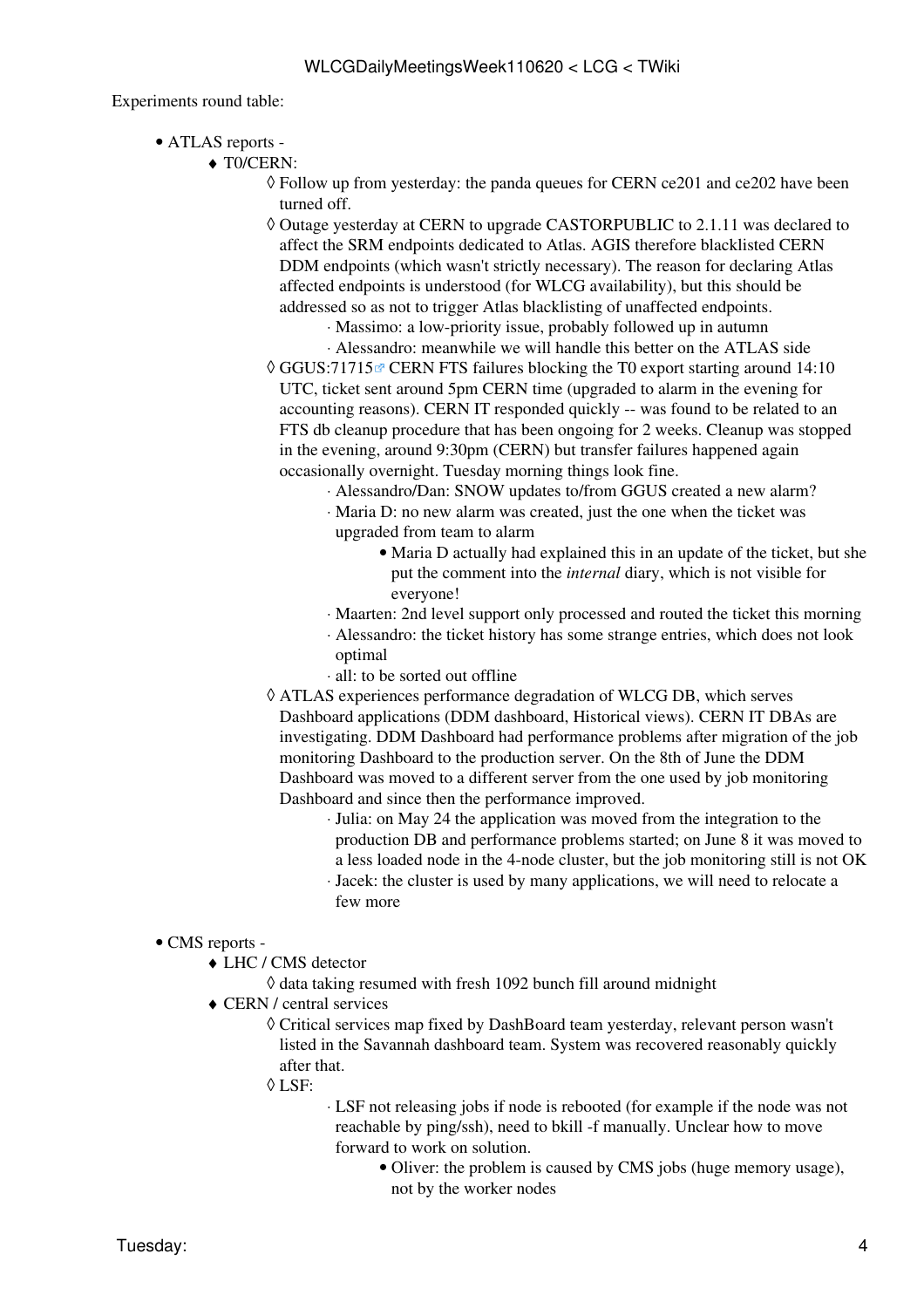- Maarten: please open a GGUS or SNOW ticket
- Gavin: we are discussing this matter with Platform
- ◊ CERN srm problems
	- · according to ATLAS ticket [\(GGUS:71715](https://ggus.eu/ws/ticket_info.php?ticket=71715)<sup>®</sup>), seems to be related to FTS DB overload by the background cleaning jobs while Atlas started to use gsiftp and increased the load
	- ⋅ CMS saw degradation of service and opened ticket [\(GGUS:71718](https://ggus.eu/ws/ticket_info.php?ticket=71718) <sup>a</sup>, standard ticket at first), but we still see errors
		- Massimo: we have some timeouts on our side, not correlated with the activity level; no overload was seen; the matter is under investigation
- ◊ public queues currently run jobs with very low CPU efficiency, we contacted the user
- to find out more
- ◆ Tier-0 / CAF

◊ cmscaf1nw queue has > 1k pending jobs (we restricted the queue to about 10 running jobs per user because the CAF is meant for fast turnaround workflows), observing situation but not critical

- ALICE [reports](http://alien2.cern.ch/index.php?option=com_content&view=article&id=75&Itemid=129)<sup>2</sup>
	- ◆ TO site
		- ◊ Noting to report
	- ◆ T1 sites

◊ [IN2P3:](https://twiki.cern.ch/twiki/bin/view/LCG/IN2P3) we upgraded [AliEn](https://twiki.cern.ch/twiki/bin/edit/LCG/AliEn?topicparent=LCG.WLCGDailyMeetingsWeek110620;nowysiwyg=1) version at the site because the one installed had a bug that did not let us complete the torrent testing. Trying torrent this afternoon again

◆ T2 sites

◊ Nothing to report

- LHCb [reports](https://twiki.cern.ch/twiki/bin/view/LHCb/ProductionOperationsWLCGdailyReports) -
	- ♦ Experiment activities:
	- New GGUS (or RT) tickets: ♦
		- ◊ T0: 0
		- $\lozenge$  T1: 0
		- ◊ T2: 1 (shared area problem at tbit01.nipne.ro)
	- Issues at the sites and services ♦
		- T1 ◊
- GRIDKA: [GGUS:71572](https://ggus.eu/ws/ticket_info.php?ticket=71572) . Continuing data access problems at [GridKa.](https://twiki.cern.ch/twiki/bin/view/LCG/GridKa) ⋅ LHCb jobs are still failing due to both - problems with availability of data and access to the available data.
	- Xavier: there is a lot of stress on the system, the current setup was not foreseen for such usage, leading to a concentration of high load, several hundreds of concurrent transfers on 2 pools; we will have a meeting about this matter next week
	- Raja: what changed around June 13?
	- Xavier: nothing changed at KIT, but LHCb started submitting more work?

Sites / Services round table:

- $\bullet$  ASGC ntr
- BNL ntr
- CNAF ntr
- FNAL ntr
- $\bullet$  [IN2P3](https://twiki.cern.ch/twiki/bin/view/LCG/IN2P3)  ntr
- KIT ntr
- NDGF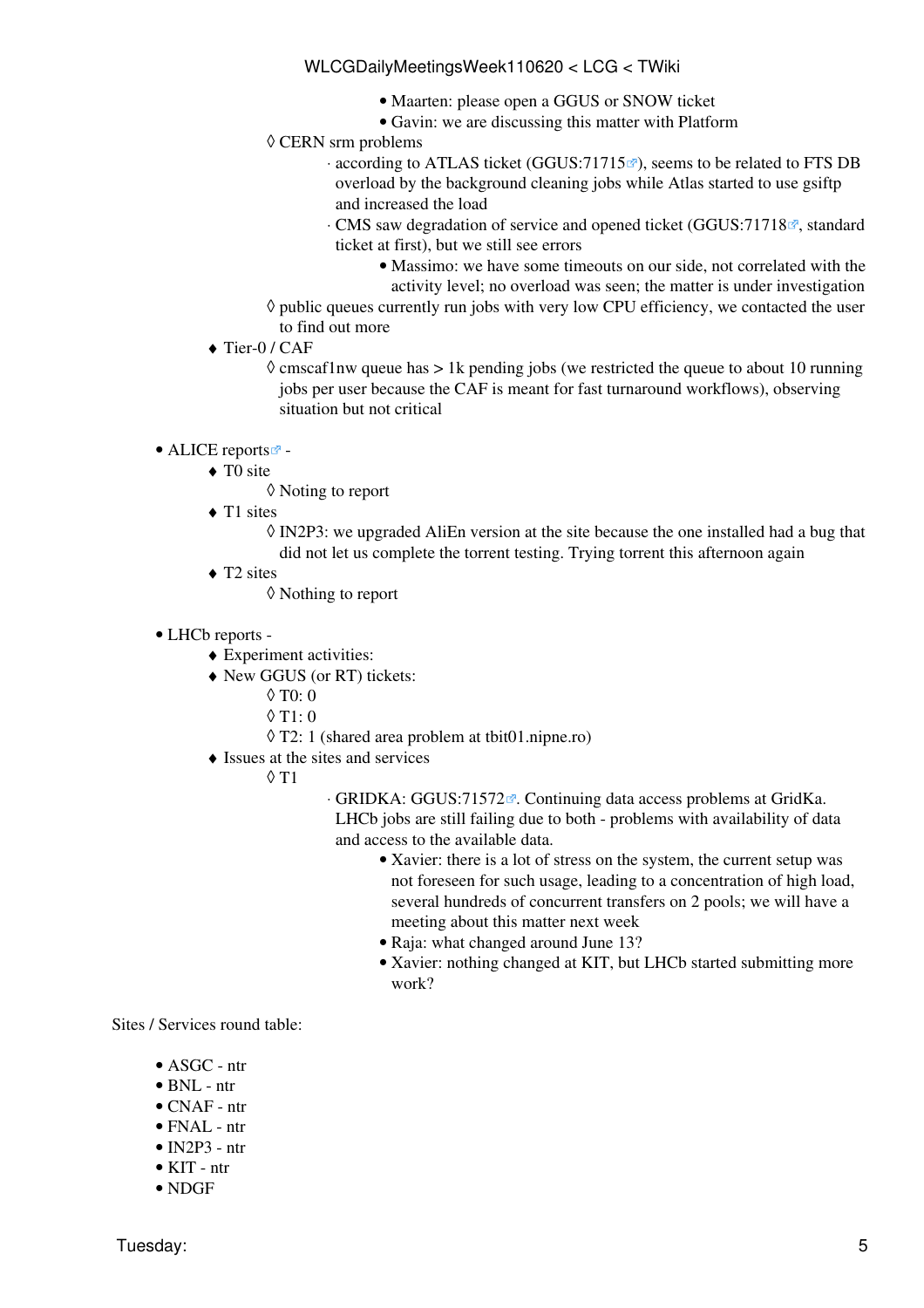- ♦ GPFS failure at 1 site this morning, OK now
- short downtime tomorrow to reboot 1 server behind the SRM ♦
	- ◊ Alessandro: what space tokens are affected?
		- ◊ Christian: not clear, but the server designation is [HPC2N\\_](https://twiki.cern.ch/twiki/bin/edit/LCG/HPC2N?topicparent=LCG.WLCGDailyMeetingsWeek110620;nowysiwyg=1)UMU\_SE\_026
- NLT1
	- LFC server home directories unavailable, being worked on ♦
		- ◊ Raja: which VOs are affected?
		- ◊ Ronald: ATLAS and possibly LHCb
- OSG ntr
- $\bullet$  PIC ntr
- CASTOR nta
- dashboards nta
- databases nta
- grid services
	- ♦ the FTS DB cleanup procedure has been made less aggressive
	- [LSF](https://twiki.cern.ch/twiki/bin/view/LCG/LSF) share issue reported by LHCb yesterday: the scheduling algorithm has been changed to ♦ take into account only the consumed **wall-clock** time; the algorithm used to look at the consumed CPU time instead, which caused free job slots to be given preferentially to ALICE, due to the low CPU/wall ratio ALICE jobs have been suffering lately

AOB:

### <span id="page-6-0"></span>**Wednesday**

Attendance: local(Alessandro, Dan, Julia, Luca, Lukasz, Maarten, Maria D, Massimo, Oliver);remote(Christian, Dimitri, Elizabeth, Felix, Gonzalo, Joel, John, Jon, Karen, Onno, Raja, Rolf).

Experiments round table:

- ATLAS [reports](https://twiki.cern.ch/twiki/bin/view/Atlas/ADCOperationsDailyReports)  •
	- ◆ T0/CERN:

Ongoing DB issues: ◊

- ⋅ dashb issue (reported yesterday) -- plan is to investigate moving SWAT to another RAC.
- A particular DDM database query required for T0 export has been ⋅ occasionally very slow in the past days. Currently stabilized thanks to a new index hint, but the stability is being monitored.
- ◆ T1s:
- ◊ SARA: [GGUS:71759](https://ggus.eu/ws/ticket_info.php?ticket=71759) <sup>a</sup> Reported during yesterday's daily meeting: LFC outage caused by home directory outage. Errors lasted from around 12h-14h UTC.
	- Onno: details in the ticket, apologies an at-risk downtime should have been ⋅ posted
	- Alessandro: LFC test results are not included in T1 availability calculations ⋅ for ATLAS
- CMS [reports](https://twiki.cern.ch/twiki/bin/view/CMS/FacOps_WLCGdailyreports) -
	- LHC / CMS detector ♦

◊ record 18 hour fill ended, waiting for new physics fill (not before tomorrow morning due to collimation qualification)

- CERN / central services ♦
	- [LSF:](https://twiki.cern.ch/twiki/bin/view/LCG/LSF) ◊

[LSF](https://twiki.cern.ch/twiki/bin/view/LCG/LSF) not releasing jobs if node is rebooted (for example if the node was not ⋅ reachable by ping/ssh), need to bkill -f manually. Under investigation, ticket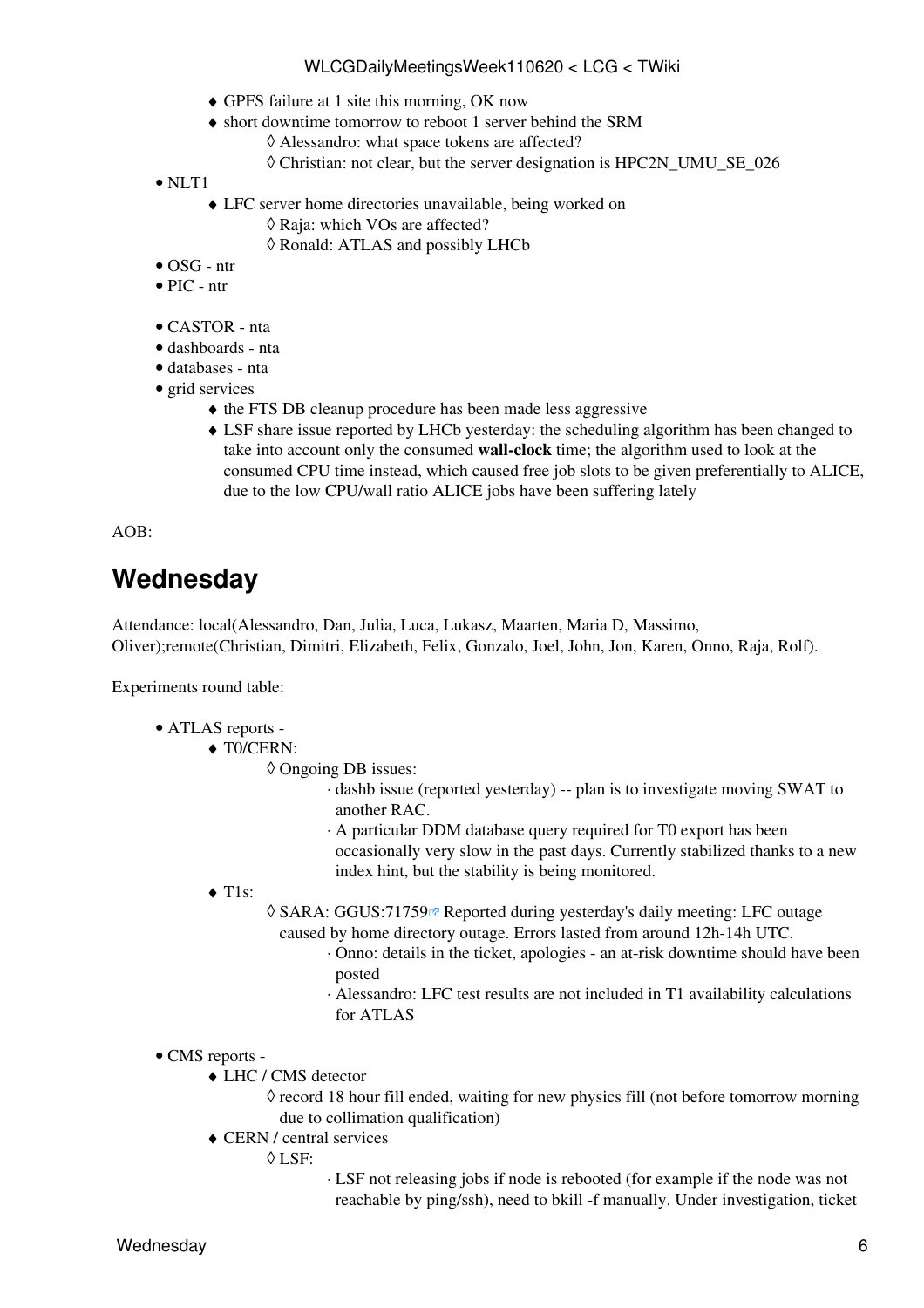opened as requested [INC:046919](https://cern.service-now.com/service-portal?id=ticket&n=INC046919)

© GGUS:71718<sup>®</sup> closed, problems solved, thanks.

- Still seeing problems on t1transfer pool but not related to Castor itself, we are ⋅ investigating why this pool holds many files to be migrated currently. Don't see this moving ahead, number of files to be migrated increasing rather than decreasing. Turns out to be lots us user files going to /castor/cern.ch/user. Opened [INC:047103](https://cern.service-now.com/service-portal?id=ticket&n=INC047103) $\vec{v}$  just to be sure that there is no problem with the migration.
	- Massimo: we have no comments yet, the matter is under investigation
- ALICE [reports](http://alien2.cern.ch/index.php?option=com_content&view=article&id=75&Itemid=129)
	- ◆ TO site
		- ◊ Nothing to report
	- ◆ T1 sites
		- ◊ [IN2P3:](https://twiki.cern.ch/twiki/bin/view/LCG/IN2P3) Torrent was working at the site, but jobs were doing installation at the wrong place (/tmp) due to a variable misconfiguration. For the moment ALICE jobs have been blocked at the site. Should be fixed later today.
	- ◆ T2 sites
		- ◊ Nothing to report
- LHCb [reports](https://twiki.cern.ch/twiki/bin/view/LHCb/ProductionOperationsWLCGdailyReports)  •
	- ♦ Experiment activities:
	- New GGUS (or RT) tickets: ♦
		- $\lozenge$  T<sub>0</sub>: 0
		- $\lozenge$  T1: 0
		- $\lozenge$  T2: 0
	- Issues at the sites and services ♦
		- T1 ◊

GRIDKA: [GGUS:71572](https://ggus.eu/ws/ticket_info.php?ticket=71572) . Continuing data access problems at [GridKa.](https://twiki.cern.ch/twiki/bin/view/LCG/GridKa) ⋅ LHCb jobs are still failing due to both - problems with availability of data and access to the available data. Site remains flaky even with a much lower load than before. We are concerned if this is related to the LHCb space token migration earlier this month, with the diskservers not being re-assigned properly, as needed.

- Joel: the number of jobs is tending toward zero, but a big activity is still observed at KIT - please indicate what kinds of traffic, from where etc.
- Joel: the space token change was not implemented the way we requested - might this be related to the problem?
- Dimitri: will try to push this forward, have the right experts in the loop, the ticket updated etc. but note that tomorrow is a holiday and on Friday not all the right people may be present either
- Joel: a T1 should have 24x7 coverage; this matter is very urgent for LHCb because of the upcoming summer conferences!
- [RAL](https://twiki.cern.ch/twiki/bin/view/LCG/RAL) : Slow staging rates. ⋅
	- Raja: I am in contact with the CASTOR team at [RAL,](https://twiki.cern.ch/twiki/bin/view/LCG/RAL) will open a ticket later

Sites / Services round table:

- ASGC
	- ♦ the transfer rate to CERN is limited, being investigated
- CNAF ntr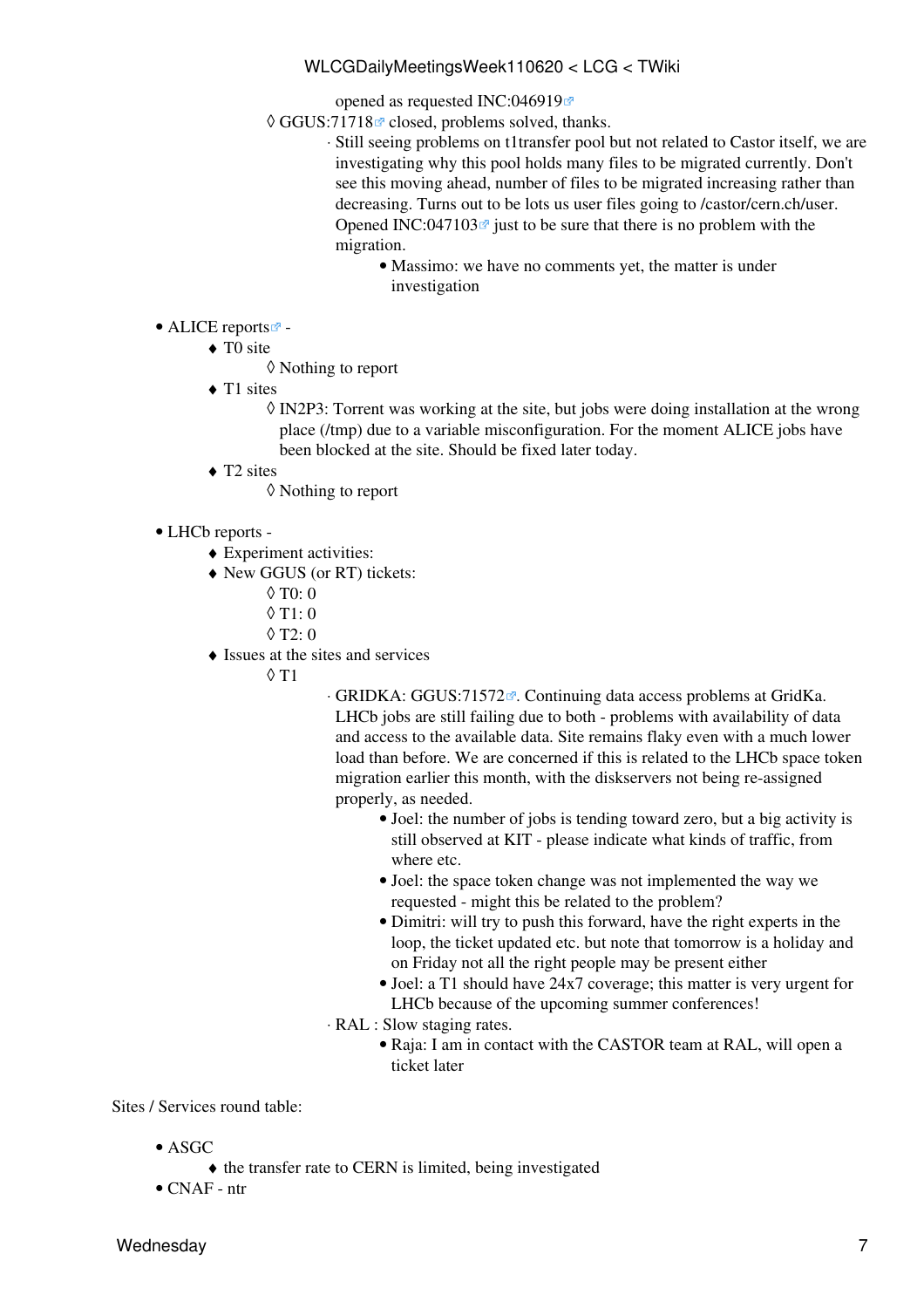- FNAL
	- ♦ probably unable to join Thu and Fri because of concurrent CMS T1 meetings
- [IN2P3](https://twiki.cern.ch/twiki/bin/view/LCG/IN2P3)  ntr
- $\bullet$  KIT
- ♦ tomorrow is a holiday and on Friday it is not clear if anyone can connect to the meeting
- NDGF
	- yesterday afternoon various routers in Sweden failed, all were back in 5 minutes except the ♦ one connecting KTH, still not back at the time of this meeting; 10% of ATLAS jobs are failing due to missing data served by KTH

• NLT1

- LFC for LHCb was also affected by yesterday's home directory problem, but LHCb have an ♦ automatic failover mechanism
- ♦ also the FTA was affected, which may have caused some FTS transfers to fail
- OSG ntr
- PIC ntr
- [RAL](https://twiki.cern.ch/twiki/bin/view/LCG/RAL) ntr
- CASTOR
	- ♦ T3 intervention ongoing OK
- dashboards
	- ♦ ATLAS job monitoring performance: SWAT application will be migrated
	- also the cache was cleaned, which boosted the current performance, but we will have to see if ♦ it stays like that
	- ♦ this morning the dashboard home page was down due to a disk failure, OK now
	- ♦ tomorrow there will be a 30 minute downtime for the ATLAS DDM v2 dashboard
- databases nta
- GGUS/SNOW
	- $\blacklozenge$  the issues with yesterday's ATLAS ticket ([GGUS:71715](https://ggus.eu/ws/ticket_info.php?ticket=71715) $\blacktriangledown$ ) are being investigated with the developers

 $AOB^+$ 

### <span id="page-8-0"></span>**Thursday**

Attendance: local(Alessandro, Dan, Edoardo, Eva, Gavin, Lukasz, Maarten, Maria D, Massimo, Raja);remote(Christian, Jeremy, John, Karen, Kyle, Michael, Rolf, Ronald, Todd).

Experiments round table:

- ATLAS [reports](https://twiki.cern.ch/twiki/bin/view/Atlas/ADCOperationsDailyReports)  •
	- LHC: ♦
		- ◊ 16:24 Power cut (Lightning strike). No data since the record run.
	- ◆ T0/CERN:
		- $\Diamond$  dashb issue -- moving SWAT didn't help performance. Today we also noticed a possibly related slowdown in DDM Vobox callbacks to the dashboard.
			- Lukasz/Eva: collectors were set up on other machines to compare the ⋅ performance, but they use the integration DB instead of the production DB, which cannot really be compared
			- ⋅ Eva: the matter is still being investigated
	- ◆ T1s:
- ◊ NDGF powercut (3h45-8h UTC). Largely transparent due to no t0 exports.
- CMS [reports](https://twiki.cern.ch/twiki/bin/view/CMS/FacOps_WLCGdailyreports) -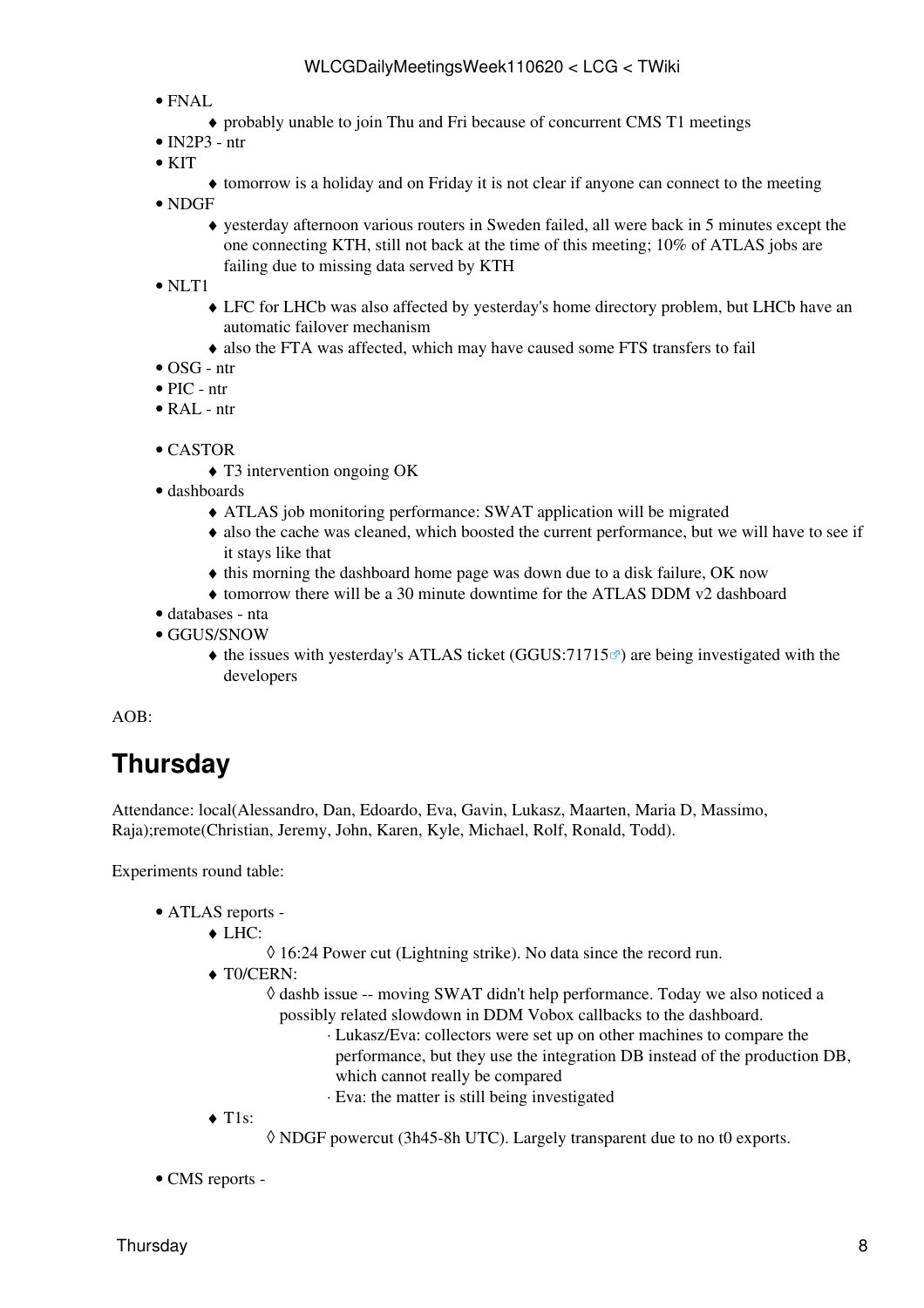- Oli has to be at a workshop and has to give a talk right at the time of the meeting, apologies ♦ for not being at the meeting in person.
- LHC / CMS detector ♦
	- ◊ cryo problem yesterday after power cut should be recovered by this evening, not clear if machine will run the collimation qualification or go to collisions with 1236 bunches directly
- CERN / central services ♦
	- [T1TRANSFER](https://twiki.cern.ch/twiki/bin/edit/LCG/T1TRANSFER?topicparent=LCG.WLCGDailyMeetingsWeek110620;nowysiwyg=1) castor pool: migration issue was solved, migration restarted, ticket ◊ [INC:047103](https://cern.service-now.com/service-portal?id=ticket&n=INC047103) $\vec{r}$  closed, thanks
	- Question to Castor: we frequently see drops in free space in our pools, for example ◊ [T0EXPRESS](https://twiki.cern.ch/twiki/bin/edit/LCG/T0EXPRESS?topicparent=LCG.WLCGDailyMeetingsWeek110620;nowysiwyg=1):

https://sls.cern.ch/sls/history.php?id=CASTORCMS\_T0EXPRESS&more=nv:Percentage+Fre and [T0EXPORT:](https://twiki.cern.ch/twiki/bin/edit/LCG/T0EXPORT?topicparent=LCG.WLCGDailyMeetingsWeek110620;nowysiwyg=1)

https://sls.cern.ch/sls/history.php?id=CASTORCMS\_T0EXPORT&more=nv:Percentage+Free . I think these are disk servers dropping out of the pool and then being restored. Correct? Nothing to worry about?

- ⋅ Massimo: yes, short interventions by sysadmins
- ⋅ Raja: examples? I see the same at [RAL](https://twiki.cern.ch/twiki/bin/view/LCG/RAL)
- Massimo: firmware upgrade followed by a reboot, disk replacement ⋅ sometimes followed by a reboot
- ALICE [reports](http://alien2.cern.ch/index.php?option=com_content&view=article&id=75&Itemid=129)
	- ◆ TO site
		- ◊ Nothing to report
	- ◆ T1 sites
		- ◊ [IN2P3:](https://twiki.cern.ch/twiki/bin/view/LCG/IN2P3) [AliEn](https://twiki.cern.ch/twiki/bin/edit/LCG/AliEn?topicparent=LCG.WLCGDailyMeetingsWeek110620;nowysiwyg=1) configuration for Torrent not fully done yet.
	- ◆ T2 sites
		- ◊ Nothing to report
- LHCb [reports](https://twiki.cern.ch/twiki/bin/view/LHCb/ProductionOperationsWLCGdailyReports) -
	- Experiment activities: Many fixes and updates to DIRAC over last 24 hours. Bug which ♦ affected users hotfixed. Overnight problem with DIRAC component doing staging of files at Tier-1s fixed.
	- New GGUS (or RT) tickets: ♦
		- $\lozenge$  T<sub>0</sub>: 0
		- $\lozenge$  T<sub>1</sub>: 0
		- ◊ T2: 0
	- Issues at the sites and services ♦
		- T1 ◊
- ⋅ GRIDKA: [GGUS:71572](https://ggus.eu/ws/ticket_info.php?ticket=71572) a, Situation slightly better in the last 24 hours. Very low (~200) numbers of running jobs. Effort on follow up with [GridKa](https://twiki.cern.ch/twiki/bin/view/LCG/GridKa) about the space token migration that was done a few weeks ago - worry that it was not completed.
- [RAL](https://twiki.cern.ch/twiki/bin/view/LCG/RAL) : Slow staging rates need to wait and see the effects of the changes ⋅ made yesterday. Significant fractions of jobs still failing with "input data resolution" indicating continuing problems with garbage collection.

Sites / Services round table:

- ASGC ntr
- BNL ntr
- CNAF ntr
- $\bullet$  FNAL ntr
- [GridPP](https://twiki.cern.ch/twiki/bin/view/LCG/GridPP) ntr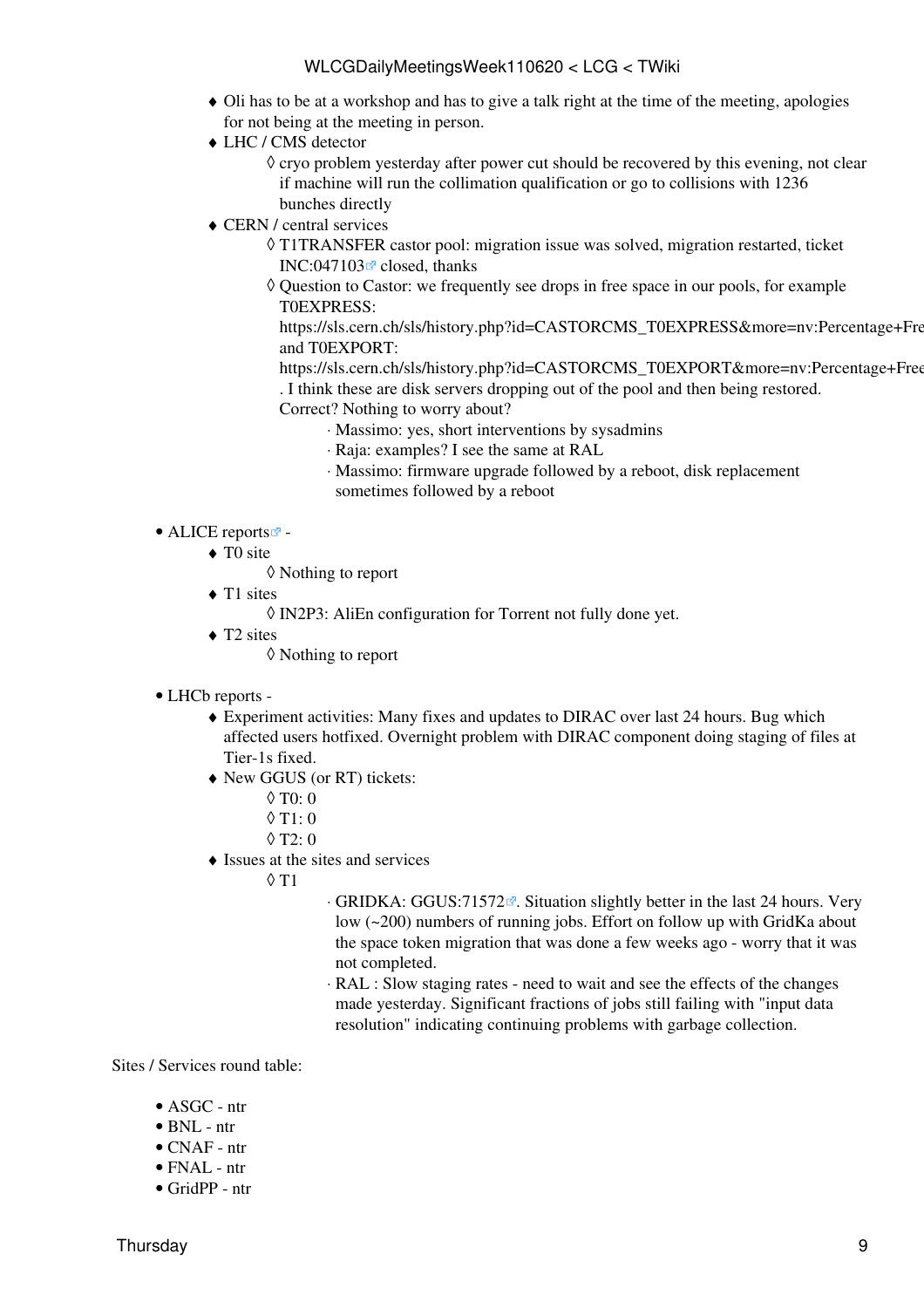- $\bullet$  [IN2P3](https://twiki.cern.ch/twiki/bin/view/LCG/IN2P3)  ntr
- NDGF
	- ♦ KTH site OK since ~midnight, then power cut (see ATLAS report), all OK now
- $\bullet$  NLT1 ntr
- OSG ntr
- [RAL](https://twiki.cern.ch/twiki/bin/view/LCG/RAL) ntr
- CASTOR
	- ♦ CMS backlog processed yesterday evening
	- ♦ Wed June 29 upgrade to 2.1.11 for ATLAS
	- ♦ Thu June 30 upgrade to 2.1.11 for CMS
	- main features of 2.1.11:
		- ◊ allows new, in-house scheduler to be used instead of [LSF](https://twiki.cern.ch/twiki/bin/view/LCG/LSF)
		- ◊ tape gateway
		- $\Diamond$  fixes for various bugs affecting tape handling
- dashboards
	- ♦ yesterday's ATLAS DDM dashboard upgrade went OK
- databases nta
- GGUS/SNOW ntr
- grid services
	- Whole node test CE -> lxb7835 (out of warranty) will be retired on 30 June, in order to make ♦ space for the new batch nodes. Its replacement creamtest001 is now available.
- networks ntr

AOB:

# <span id="page-10-0"></span>**Friday**

Attendance: local (AndreaV, Dan, Alessandr, Maarten, Lukasz, Raja, Eva, Nilo, Massimo); remote (Michael, Xavier, Alexander, Jhenwei, Maria Francesca, Rolf, Gareth, Kyle).

Experiments round table:

- ATLAS [reports](https://twiki.cern.ch/twiki/bin/view/Atlas/ADCOperationsDailyReports)  •
	- ◆ T0/CERN:
		- Jobs failing and FTS transfers failing due to a failed disk server ([GGUS:71866](https://ggus.eu/ws/ticket_info.php?ticket=71866) ◊ [GGUS:71869](https://ggus.eu/ws/ticket_info.php?ticket=71869)<sup> $\alpha$ </sup>). 90% of files are already restored. [Massimo: vendor call was opened to recover the other files.]
		- © SRM\_FAILURE Unable to issue [PrepareToGet](https://twiki.cern.ch/twiki/bin/edit/LCG/PrepareToGet?topicparent=LCG.WLCGDailyMeetingsWeek110620;nowysiwyg=1) request to Castor. ([GGUS:71895](https://ggus.eu/ws/ticket_info.php?ticket=71895)ø) [Massimo: following up, with less priority than the previous issue.]
		- ◊ Alarm [\(GGUS:71904](https://ggus.eu/ws/ticket_info.php?ticket=71904) <sup>a</sup>) since about 12:30h all attempts of reading from and writing to CASTOR pools [T0MERGE](https://twiki.cern.ch/twiki/bin/edit/LCG/T0MERGE?topicparent=LCG.WLCGDailyMeetingsWeek110620;nowysiwyg=1) and [T0ATLAS](https://twiki.cern.ch/twiki/bin/edit/LCG/T0ATLAS?topicparent=LCG.WLCGDailyMeetingsWeek110620;nowysiwyg=1) fail, either because of client-side timeouts (after 15min of no response) or "Device or resource busy". [Massimo: this should be solved now.]
		- ◊ [Dan: also following up on one user who has been doing very heavy writes the scratch disk was blacklisted because it became full, and this also triggered some file deletions. Massimo: noticed this, but the alarm chain from GGUS did not work completely as expected. Maarten: please contact MariaD if there is a potential GGUS issue.]
	- ◆ T1s:
- BNL had a short dcache outage ~8pm CERN time and was auto-excluded for 1 hour ◊ for analysis. [Michael: 15 minute intervention was triggered by an issue discovered in the dcache nameserver. There are two analysis queues, only the short queue was excluded from job brokerage, while the long queue remained available. With 1000's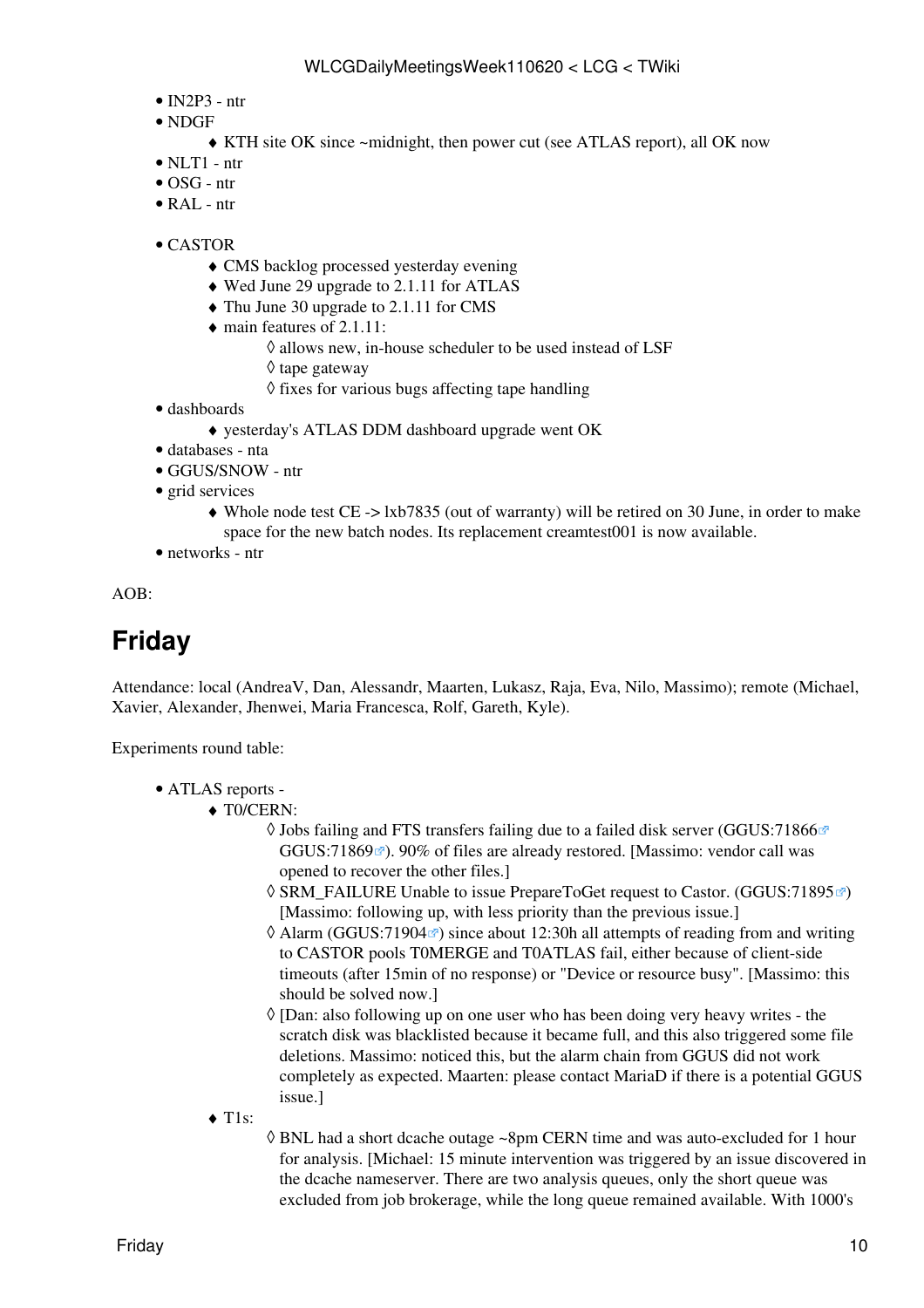of jobs in the short queue all job slots remained occupied during the time the queue was excluded from brokerage]

- CMS [reports](https://twiki.cern.ch/twiki/bin/view/CMS/FacOps_WLCGdailyreports) -
	- Oli has to be again at a workshop and has to give a talk right at the time of the meeting, ♦ apologies for not being at the meeting in person.
	- LHC / CMS detector ♦
		- $\Diamond$  machine injected 1236 bunches in the morning, hope that collisions start soon
	- CERN / central services ♦
		- CASTORCMS went down 9:40 AM CERN time: ◊

http://it-support-servicestatus.web.cern.ch/it-support-servicestatus/IncidentArchive/110624-CA , fixed at 10 AM, thanks [Massimo: one head node went 'funny' and was fixed by reboot - exact causes are being investigated]

- ⋅ stopped job submission on T0 for 20 minutes, not a big problem
- confusing: main IT SSB list problem fixed at 10 AM but detailed page does ⋅ not:
- http://it-support-servicestatus.web.cern.ch/it-support-servicestatus/IncidentArchive/11 [Massimo: following up with SSB team]

#### • ALICE [reports](http://alien2.cern.ch/index.php?option=com_content&view=article&id=75&Itemid=129)<sup>2</sup> -

- General Information: Low Job efficency is being investigated, Maarten got root acces to some ♦ worker nodes to do the debugging of the jobs. Suspicion that it is not just ROOT processes hanging, but multiple issues.
- ◆ TO site
	- ◊ Nothing to report
- T1 sites

[IN2P3:](https://twiki.cern.ch/twiki/bin/view/LCG/IN2P3) Torrent was working, but there still is an unsolved configuration problem ◊ causing the software tar balls to be put in /tmp and filling up that file system, while they get unpacked in the right place. We backed out of using Torrent for now and intend to continue debugging this next week.

- ◆ T2 sites
	- ◊ Nothing to report

#### • LHCb [reports](https://twiki.cern.ch/twiki/bin/view/LHCb/ProductionOperationsWLCGdailyReports) -

- Experiment activities: ♦
	- Further problems with pre-staging of files within DIRAC. Being handled by hand at ◊ present while debugging of the problem by the experts continues.
- New GGUS (or RT) tickets: ♦
	- $\Diamond$  T<sub>0</sub> $\cdot$  <sub>0</sub>
	- $\lozenge$  T1: 0
	- $\Diamond$  T<sub>2</sub>: 0
- Issues at the sites and services: ♦

T1 ◊

- ⋅ GRIDKA: [GGUS:71572](https://ggus.eu/ws/ticket_info.php?ticket=71572) ⋅ Job success rate fine now. However we need to know whether we can ramp up the level of jobs running there. Currently we have ~200 jobs running with >6100 waiting jobs for [GridKa](https://twiki.cern.ch/twiki/bin/view/LCG/GridKa). This is now critical for us and needs to be addressed soon. About 100TB of free space has also been transfered into LHCb-DISK from LHCb-DST. However the space token migration that was done a few weeks ago has not really been completed. [Xavier: following up, but not ready yet to resume full load during the weekend, still running at reduced maximum load]
- [RAL](https://twiki.cern.ch/twiki/bin/view/LCG/RAL) : Believe problems with job failures due to "input data resolution" have ⋅ been understood now - large latency [Raja: a few days] between pre-staging and actual running of the jobs.